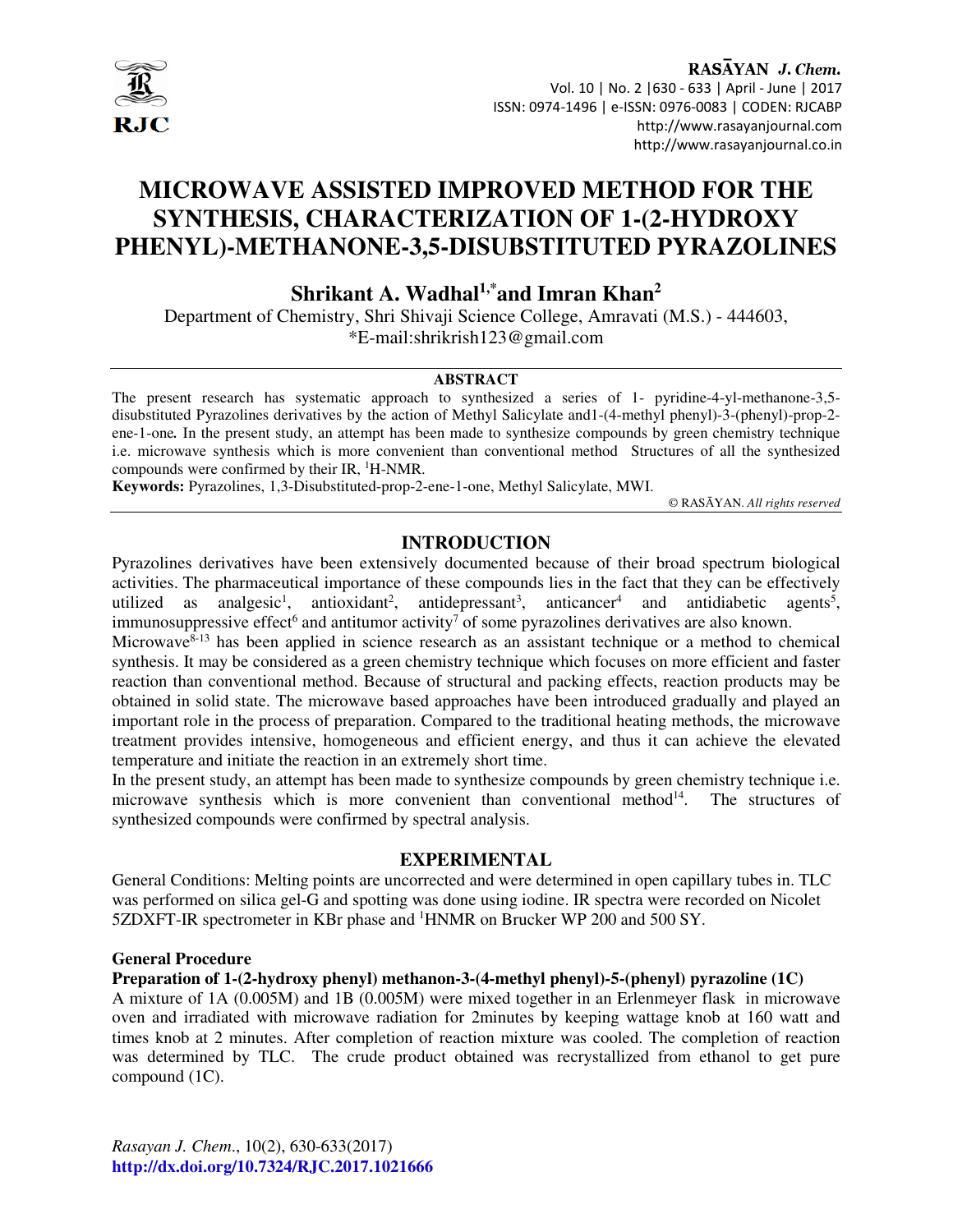RASAYAN J. Chem. Vol. 10 | No. 2 |630 - 633 | April - June | 2017



## **RESULTS AND DISCUSSION**

Reaction of 1,3-disubstituted-prop-2-ene-1-one 2 (a-e ) with methyl salicylate on microwave irradiation gives 1-(2-hydroxy phenyl)-4-yl-methanone-3,5-disubstituted Pyrazolines (3a-e).The structures of synthesized compounds were characterized on the basis of its spectral data. Thus, its IR spectrum in KBr, showed a strong peak at  $1632 \text{ cm}^{-1}$  due to  $C=O$  group,  $3341 \text{ cm}^{-1}$  due to  $-OH$  group in pyrazoline,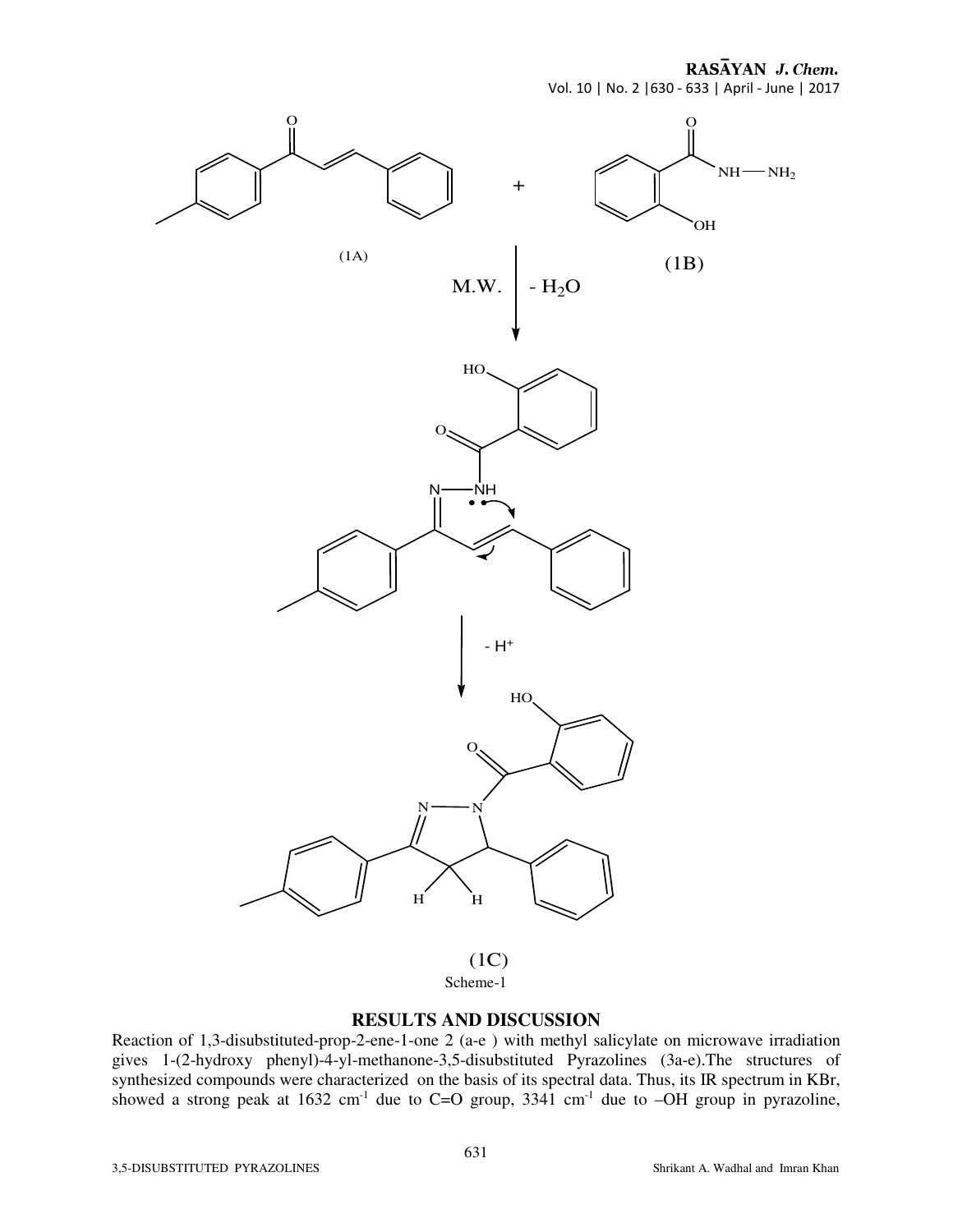<sup>1</sup>HNMR spectrum showed three characteristic double doublets of (H1,H2,H3) protons of pyrazolines. Microwave assisted synthesis is more convenient with better yield than conventional method.

| S. No. | Class of Compound   | Types of Vibration   | Frequency in cm <sup>-1</sup> |  |  |
|--------|---------------------|----------------------|-------------------------------|--|--|
| 1.     | Aromatic - OH       | ·OH                  | $3341$ cm <sup>-1</sup>       |  |  |
| 2.     | $C=O$ stretch       |                      | $1672cm^{-1}$                 |  |  |
| 3.     | Imines              | $C = N$ stretch      | $1597cm^{-1}$                 |  |  |
| 4.     | P-subst. Ar-ring    | $\overline{OCH}_{3}$ | $829cm^{-1}$                  |  |  |
| 5.     | Mono subst. Ar-ring |                      | $753cm^{-1}$                  |  |  |

Table 1: The IR-Spectra and <sup>1</sup>H-NMR-Spectra of (1C) Compound

#### Table-2*:* Physical data of synthesized compound

| S. No.     | Chemical Shift $(\delta)$ in ppm | Multiplicity   | Correlation           |
|------------|----------------------------------|----------------|-----------------------|
|            | $3.2 - 3.4$ ppm                  | Singlet        | $3H$ -CH <sub>3</sub> |
|            | $3.4 - 3.5$ ppm                  | Double doublet | $H_A$                 |
|            | $3.6 - 3.8$ ppm                  | Double doublet | $H_{B}$               |
| 4.         | $4.7 - 4.84$ ppm                 | Double doublet | $H_X$                 |
|            | $6.8 - 8.1$ ppm                  | Multiplet      | $13H$ Ar-H            |
| $\sigma$ . | $10.2$ ppm                       | Broad singlet  | H, OH                 |

Table-3: Melting Points and Yields of Synthesized Compounds

| S.No. | Compound Name                                        | M.P.            | Yield | Time       |
|-------|------------------------------------------------------|-----------------|-------|------------|
| 1.    | 1-(2-hydroxy phenyl) methanon-3-(4-methyl phenyl)-5- |                 |       |            |
|       | (4-methoxy phenyl) pyrazoline.(1a)                   | $120\,^0C$      | 83%   | $1:30$ Min |
| 2.    | 1-(2-hydroxy phenyl) methanon-3-(4-methyl phenyl)-5- |                 |       |            |
|       | (furyl) pyrazoline (1b)                              | $135\text{ °C}$ | 87%   | $1:30$ Sec |
| 3.    | 1-(2-hydroxy phenyl) methanon-3-(4-methyl            |                 |       |            |
|       | $phenyl$ )-5-( $phenyl$ ) pyrazoline.(1c)            | $125\,{}^{0}C$  | 84 %  | 2 Min      |
| 4.    | 1-(2-hydroxy phenyl) methanon-3-(4-methyl phenyl)-5- |                 |       |            |
|       | (4-chloro phenyl) pyrazoline.(1d)                    | $308^{\circ}$ C | 87%   | $1:30$ Sec |
| 5.    | 1-(2-hydroxy phenyl) methanon-3-(4-methyl phenyl)-5- |                 |       |            |
|       | $(4$ -methyl phenyl) pyrazoline. $(1e)$              | $128^{\circ}$ C | 82%   | 2 Min      |

## **ACKNOWLEDGMENT**

The authors would like to thanks authorities of Shri Shivaji Science College, Amravati University, Amravati for providing necessary facilities.